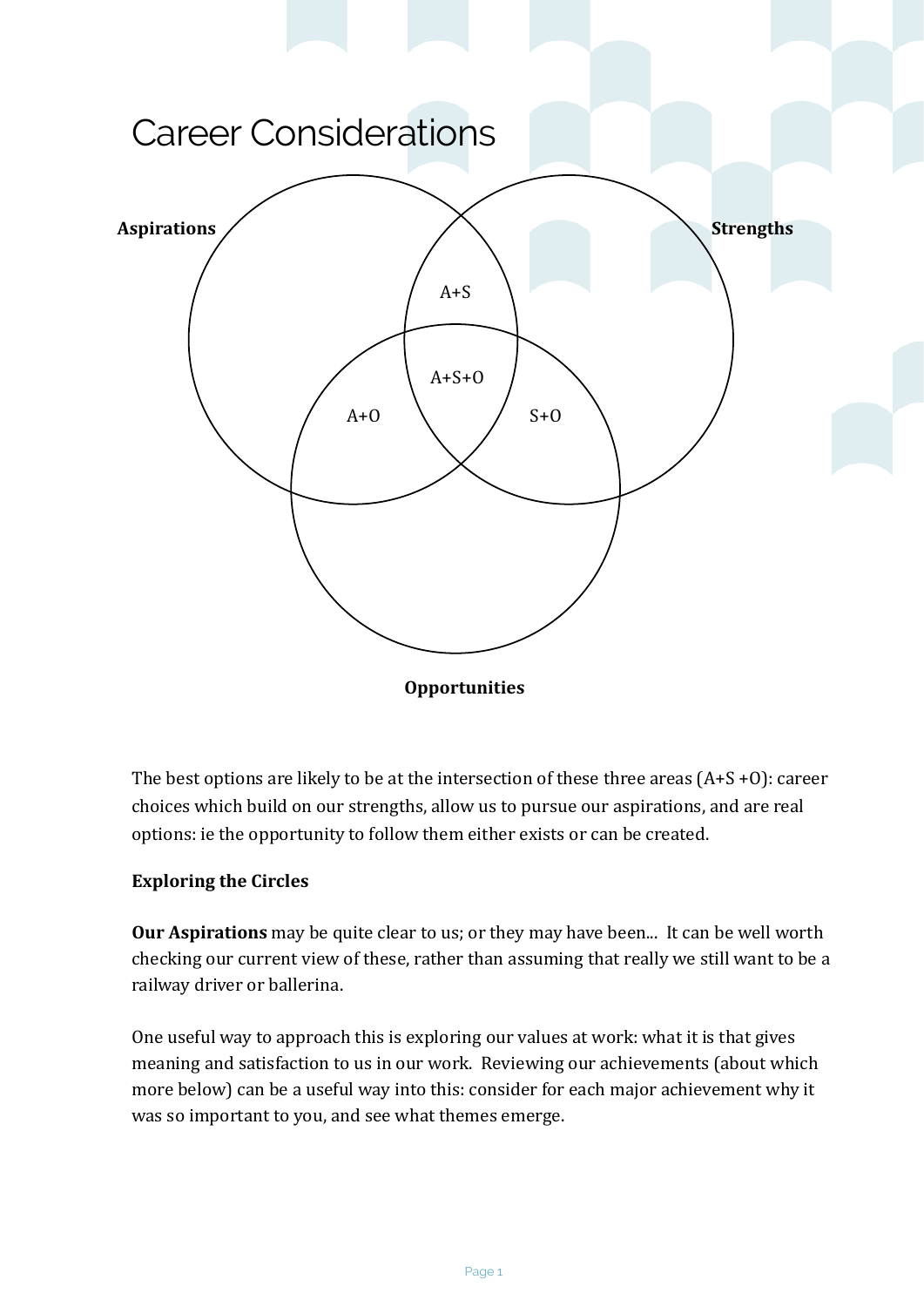Another approach is to take a look backwards from a point in the future: that can give us an interesting and sometimes surprising perspective. Ways to do this include writing the speech you would love someone to make at your retirement, or (macabre though it may sound) writing the obituary you would love to have written about you when you die.

**Our strengths** may also be clear to us; or we may have some blind spots there, too.

If we are concerned about the accuracy of our own perception of our strengths, seeking feedback, either informally or through a 360 appraisal process, is extremely valuable.

Another good approach is to compile a review of achievements of which we feel truly proud  $(say 8 - 12)$  and then analyse them to see what strengths we used for each, and what pattern of strengths emerges (this is also valuable when it comes to talking about our strengths, as each one we claim will have several examples to back it up).

Don't forget things like the ability to learn, and tenacity!

**The Opportunities** available to us are best explored, and developed, through research and networking. Research may include speaking to specialist recruiters in your area of interest, as well as reading relevant journals, following relevant leaders on social media etc. But it is useful to go beyond the obvious. Arranging exploratory information meetings (which are explicitly not about seeking a job offer) with people who can help you in your research is a powerful, effective and targeted way of going about this. The idea is to solicit their help in clarifying where the kind of opportunity you are seeking might be found, and to whom you should talk in order to pursue it.

## **Exploring the Overlaps**

The best options are likely to be at the intersection of these three areas  $(A+S+O)$ : career choices which build on our strengths, allow us to pursue our aspirations, and are real options: ie the opportunity to follow them either exists or can be created.

Whilst the central section is the strongest target area, ideas which fall in other overlaps may be worth considering - or rejecting!

Options in the  $A+O$  overlap are particularly tempting: we really want to do these, and the possibility arises: but if we do not have the required strengths or abilities, we may set ourselves up for a major - and very disappointing - failure. However, if we have reason to believe that we can develop the strengths quickly, and do not over-sell ourselves into such roles, they may be worth considering (for example if we are the best option from the point of view of a particular employer, who is therefore prepared to invest time in training us and tolerating our learning curve).